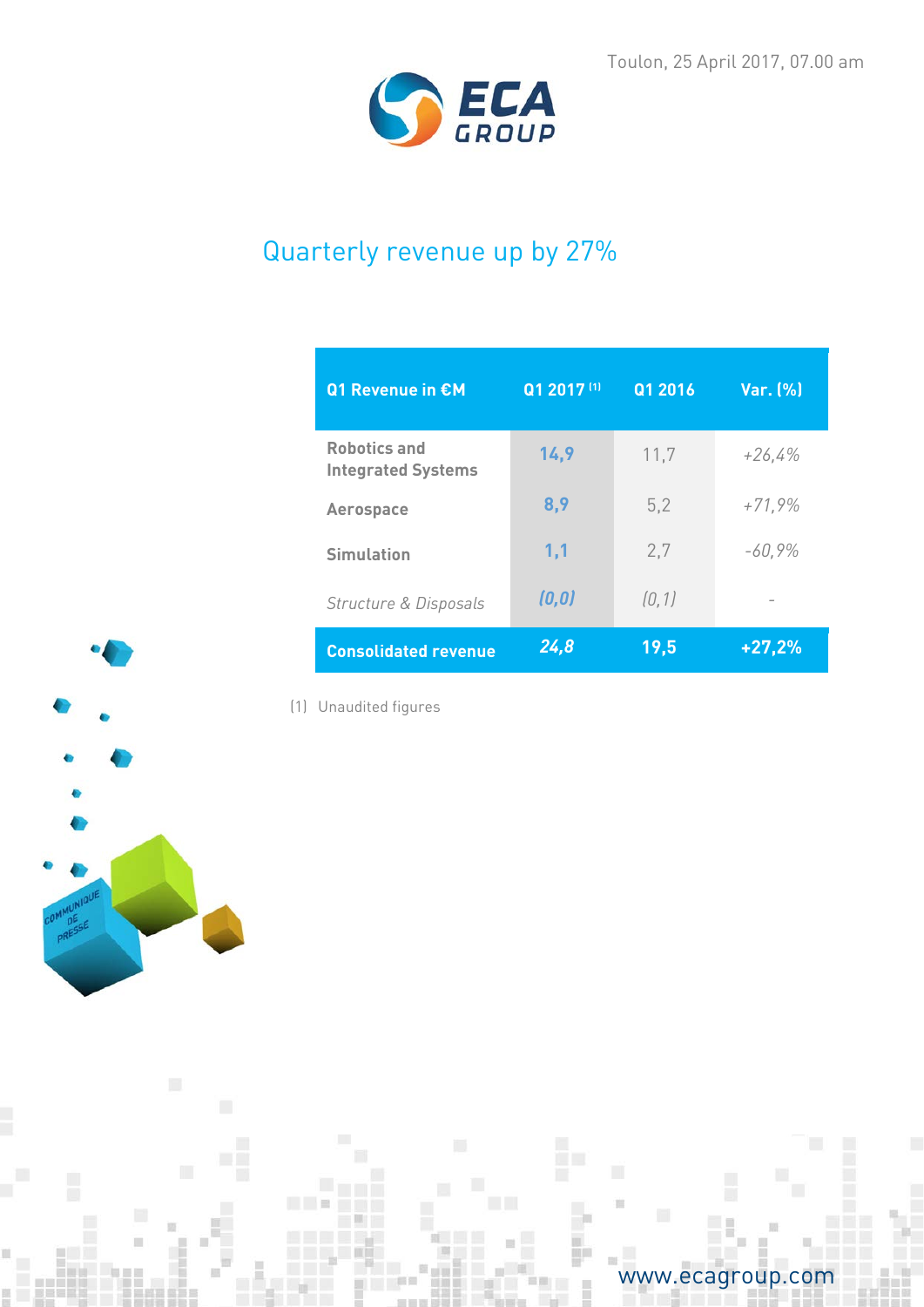

Consolidated revenue for the ECA Group totaled €24.8m in the first quarter of 2017, as against €19.5 million in 2016 (+27.2%). The increase was largely driven by the solid performance of the Robotics and Aerospace divisions.

[Robotics and Integrated Systems g](http://www.ecagroup.com/en/robotic-and-integrated-systems)enerated revenue of €14.9 million in the first quarter of 2017, versus  $£11.7$  million  $[+26.4\%]$  in 2016. It was boosted by the strong sales recorded since the fourth quarter of 2016, notably including the contract for vessel demagnetization systems and UAV magnetic surveying systems announced in February [\(see the press](http://www.ecagroup.com/en/financial/eca-group-awarded-contract-asian-mod-degaussing-uav-it180-based-magnetic-ranging-system)  [release\)](http://www.ecagroup.com/en/financial/eca-group-awarded-contract-asian-mod-degaussing-uav-it180-based-magnetic-ranging-system).

The *[Simulation](http://www.ecagroup.com/en/training-simulation)* division recorded revenue of €1.1 million, compared with €2.7 million in the first quarter of 2016. The division is still to receive the contribution from the second military vehicle simulator contract which it won in late 2016 (figures for the first quarter of 2016 were boosted by the first contract coming to an end).

Lastly, the [Aerospace](http://www.ecagroup.com/en/aerospace) division recorded strong growth (+72%), with quarterly revenue of €8.9 million. The increase is mainly due to the contribution from ELTA, acquired in late November 2016 [\(see the press](http://www.ecagroup.com/en/financial/eca-group-strengthens-its-aerospace-division-acquisition-elta)  [release\)](http://www.ecagroup.com/en/financial/eca-group-strengthens-its-aerospace-division-acquisition-elta).

## Positive trends confirmed

The Group's order book grew by more than 15% year on year. The outlook therefore remains highly satisfactory. The Group is also competing for various major calls for tender.

For 2017, the Group's management is targeting revenue of more than €120 million.

### Next key date:

Revenue announcement for the first half of 2017 on July 27, 2017.